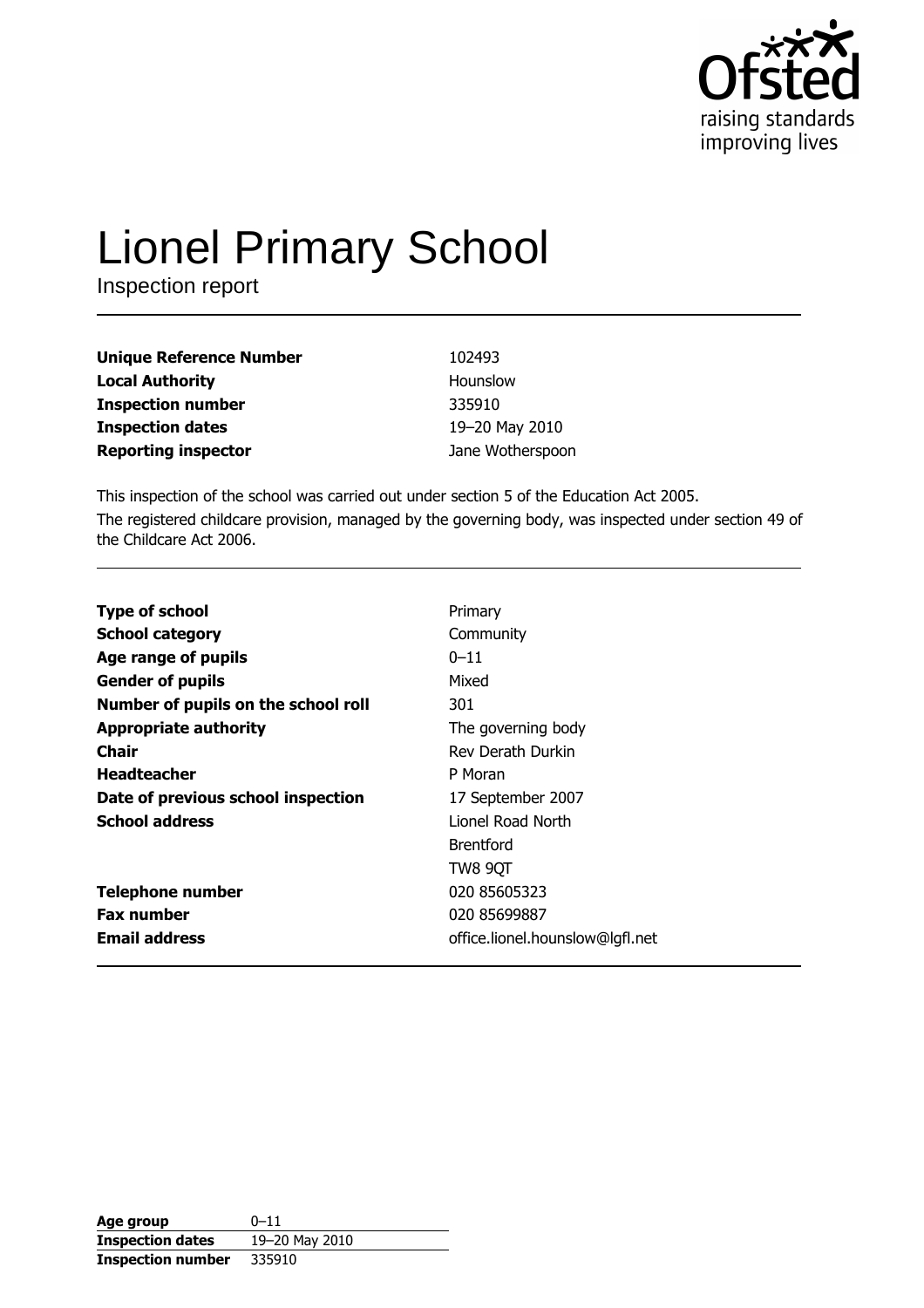Number of children on roll in the registered childcare provision Date of last inspection of registered childcare provision

Not previously inspected

The Office for Standards in Education, Children's Services and Skills (Ofsted) regulates and inspects to achieve excellence in the care of children and young people, and in education and skills for learners of all ages. It regulates and inspects childcare and children's social care, and inspects the Children and Family Court Advisory Support Service (Cafcass), schools, colleges, initial teacher training, work-based learning and skills training, adult and community learning, and education and training in prisons and other secure establishments. It rates council children's services, and inspects services for looked after children, safequarding and child protection.

Further copies of this report are obtainable from the school. Under the Education Act 2005, the school must provide a copy of this report free of charge to certain categories of people. A charge not exceeding the full cost of reproduction may be made for any other copies supplied.

If you would like a copy of this document in a different format, such as large print or Braille, please telephone 08456 404045, or email enquiries@ofsted.gov.uk.

You may copy all or parts of this document for non-commercial educational purposes, as long as you give details of the source and date of publication and do not alter the documentation in any way.

Royal Exchange Buildings St Ann's Square Manchester M2 7LA T: 08456 404045 Textphone: 0161 618 8524 E: enquiries@ofsted.gov.uk W: www.ofsted.gov.uk © Crown copyright 2010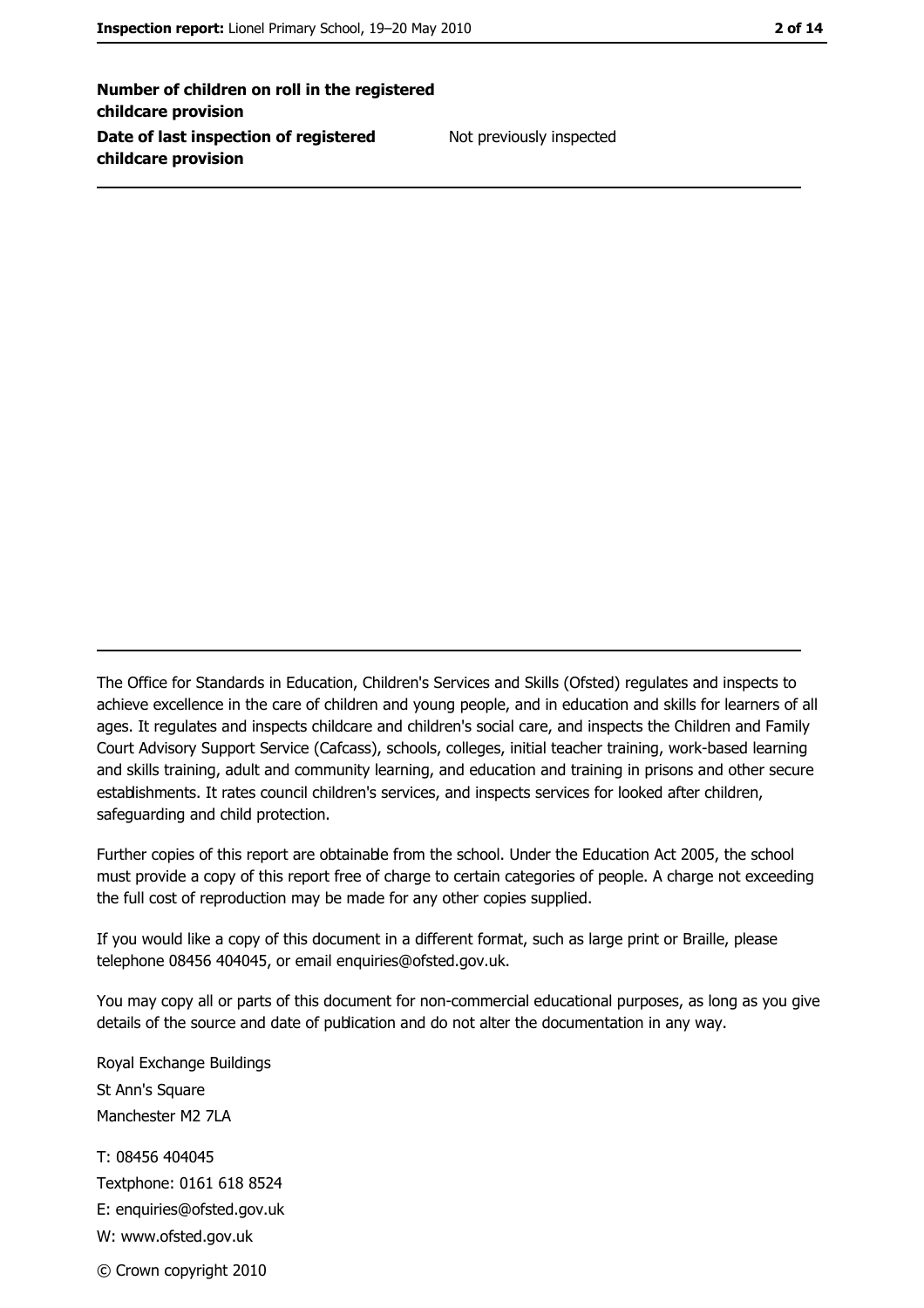# **Introduction**

This inspection was carried out by one of Her Majesty's Inspectors and two additional inspectors. Inspectors observed 17 lessons involving 16 teachers and a number of shorter sessions, including in the childcare provision. Meetings were held with groups of pupils, staff and the Chair of the Governing Body. Inspectors observed the school's work, and looked at a range of documentation including policies, action plans and data on pupils' progress and performance. Inspectors took account of the questionnaires received from 101 pupils, 36 staff and 94 parents and carers.

The inspection team reviewed many aspects of the school's work. It looked in detail at the following:

- the school's data on pupils' current attainment and progress across the school from  $\blacksquare$ year to year
- how well developments in outdoor facilities in the Early Years Foundation Stage  $\blacksquare$ since the last inspection are adding to the provision
- the school's strategies to minimise the impact of high numbers of new and  $\blacksquare$ temporary staff on the consistency in the quality of provision, opportunities for devolving aspects of leadership to other staff and the capacity to improve.

# **Information about the school**

The school is larger than average and growing. It will take two forms of entry from September 2010. Pupils come from a wide range of social, cultural and ethnic backgrounds. A high proportion speak a language other than English at home although many are also fluent in English. The percentage of pupils known to be eligible for free school meals is higher than average. The number of pupils who join or leave the school during their primary years is higher than usual. The proportion of pupils with special educational needs and/or disabilities, including those with a statement of special educational needs, is high. This is because the school has an attached Speech and Language Centre for up to 33 pupils, all of whom have a statement.

The Early Years Foundation Stage includes a maintained Nursery offering part-time provision for up to 26 children, either mornings or afternoons. The school also provides childcare in the Little Lions playgroup and  $cr\Box$ che which is registered for 26 children up to the age of four, six of whom may be under two years of age. The provision operates from 8.00am to 4.00pm daily during term time and offers a mixture of full-time or part-time places. It is attended by some children from the Nursery. The school operates a breakfast club and after-school care.

Since the last inspection the school has experienced several changes of staff due to promotions and maternity leave, including at senior leadership level. Six teachers have joined the school during this academic year; three are new to the teaching profession and three have temporary contracts.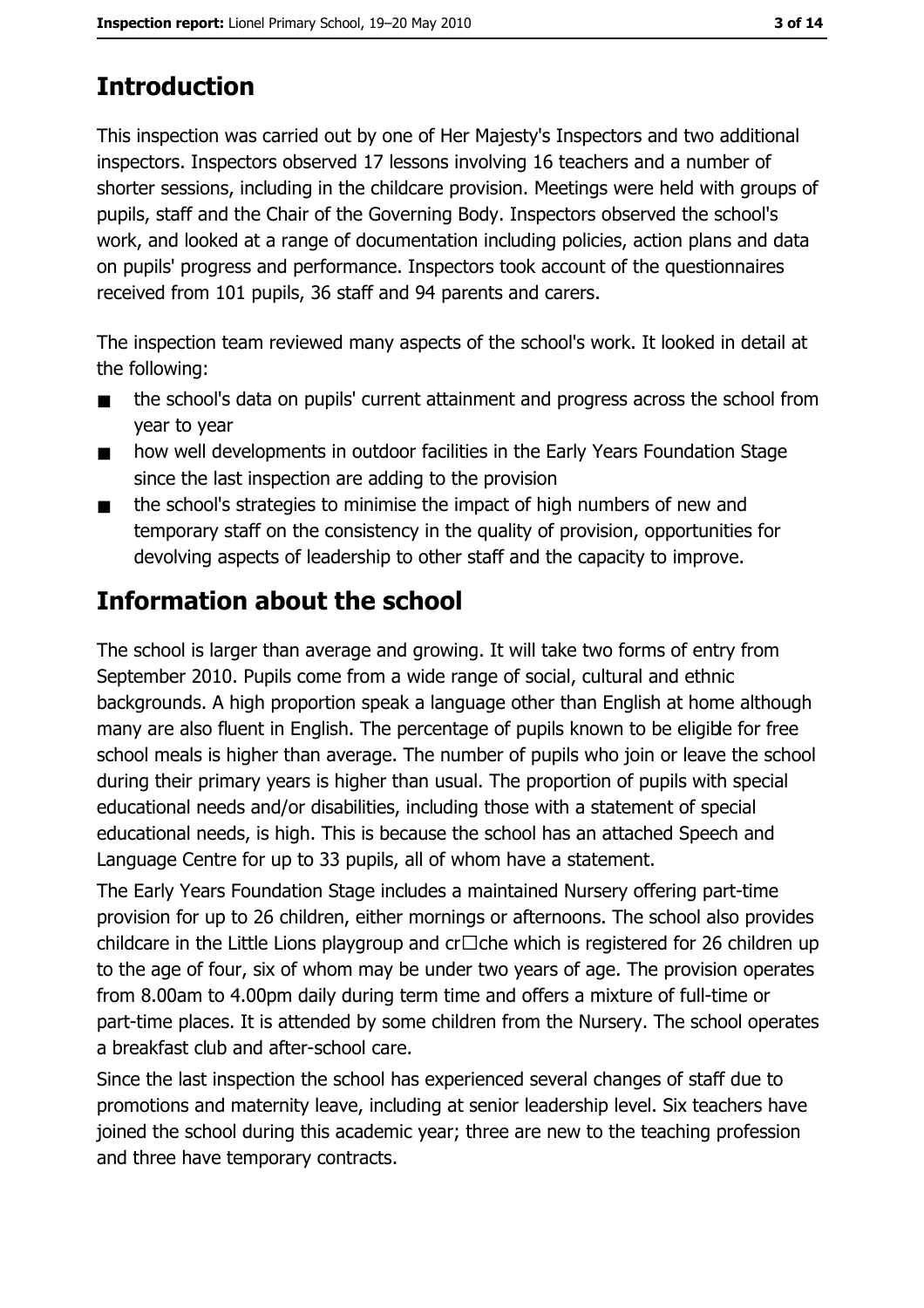# **Inspection judgements**

## Overall effectiveness: how good is the school?

## The school's capacity for sustained improvement

## **Main findings**

This good school is on the road to becoming outstanding. All the strengths recognised at the previous inspection have been sustained against a backdrop of many staff changes. The school continues to provide outstanding care, guidance and support for its pupils. All are valued and well known as individuals. As a result, pupils are happy at school and have a high level of confidence that they are safe. Outstanding behaviour and excellent relationships underpin an atmosphere in which pupils of all social, cultural and religious backgrounds work and play together harmoniously. The school is a strongly cohesive community. In this respect the school meets its duty to promote community cohesion well. However, plans to extend links beyond the school and immediate community to promote the national and global elements of community cohesion are still developing.

At times staff changes have affected the continuity of pupils' learning and the progress they have made from year to year. School leaders have responded effectively to put in place strategies to minimise disruption and to enable pupils to catch up on lost ground. The school's evidence, supported by inspectors' observations, shows that pupils are making good progress. Some pupils, such as those in Year 6, make outstanding progress.

The impact of pupils' good progress can be seen in rising levels of attainment. Broadly average attainment seen in Year 6 test results in recent years is set to rise this year with a good proportion of pupils exceeding the levels expected for their age, particularly in mathematics. More importantly, attainment is rising across the school; more pupils are reaching the levels expected for their age in reading, writing and mathematics in each year group. The decline in attainment in reading and writing in Year 2, shown by teacher assessment over the last three years, has been halted. Improvements in attainment can be seen in the Early Years Foundation Stage, too. The strong focus on teaching children sounds and letters is having a positive impact on their progress in reading and writing  $\Box$  aspects which have been weaker in the past. This is a strong position from which the school can continue moving forward.

Teaching is good overall. Strategies for marking and assessing pupils' work are becoming embedded in teachers' practice, but are more consistent in writing than in other subjects and stronger in some classes than in others. Some practice is exemplary, but, not surprisingly, new staff are at an early stage of implementing the school's strategies.

Processes for self-evaluation are rigorous and wide-ranging. Governors, staff, parents and pupils are all involved in evaluating what is good and what needs further improvement in the school. Given the sustained strengths since the last inspection,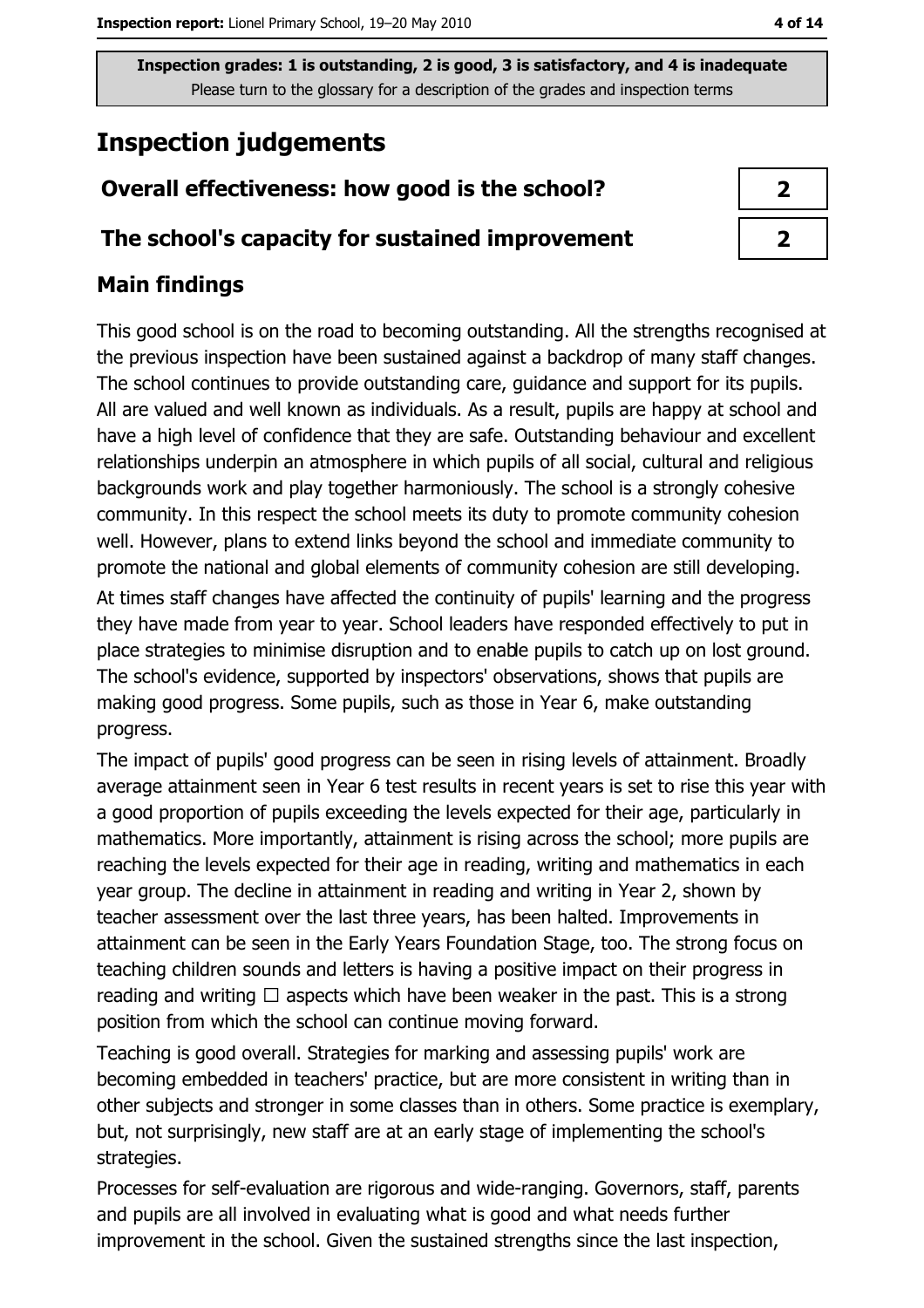pupils' good progress and rising attainment, the school demonstrates a good capacity to continue improving.

## What does the school need to do to improve further?

- Sustain improvements in pupils' progress by:  $\blacksquare$ 
	- embedding systems for marking and assessing pupils' work across all year groups and subjects
	- sharing existing exemplary practice to support staff new to the school.
- Strengthen plans to promote community cohesion beyond the school community and evaluate the impact of the actions taken.

## **Outcomes for individuals and groups of pupils**

The broadly average attainment in tests at the end of Year 6 masks some variations in the attainment of pupils in the mainstream class and those from the Speech and Language Centre. Despite making good progress, not all of the Centre's pupils reach the levels expected for their age and this factor depresses the school's overall results. Pupils' achievement is good overall. There is no significant difference in the achievement of pupils from different ethnic groups. Pupils who speak a language other than English at home do as well as their peers, as do pupils with special educational needs and/or disabilities.

Pupils work conscientiously in lessons and are eager to please their teachers. The majority understand what they are learning and why. All have targets and some are very articulate at explaining what they need to do to improve their work. Pupils take great pride in their written work. High-quality presentation is expected and achieved. On occasions when they are required to work together in pairs or groups, they do so successfully. Pupils present their ideas clearly. The school's focus on improving writing is working effectively. Pupils' books show a good range of writing with frequent opportunities to practise their writing skills. Pupils in the Centre are learning to develop their vocabulary and independence well.

Pupils are polite to each other and to visitors. They get on with each other exceptionally well. Incidents of bullying and racism are rare and dealt with quickly, giving pupils a strong sense of security. They have an excellent understanding of how to keep themselves safe. Pupils are developing personal qualities that will stand them in good stead for their future. These include:

These are the grades for pupils' outcomes

 $\mathbf{1}$ 

The grades for attainment and attendance are: 1 is high; 2 is above average; 3 is broadly average; and 4 is low.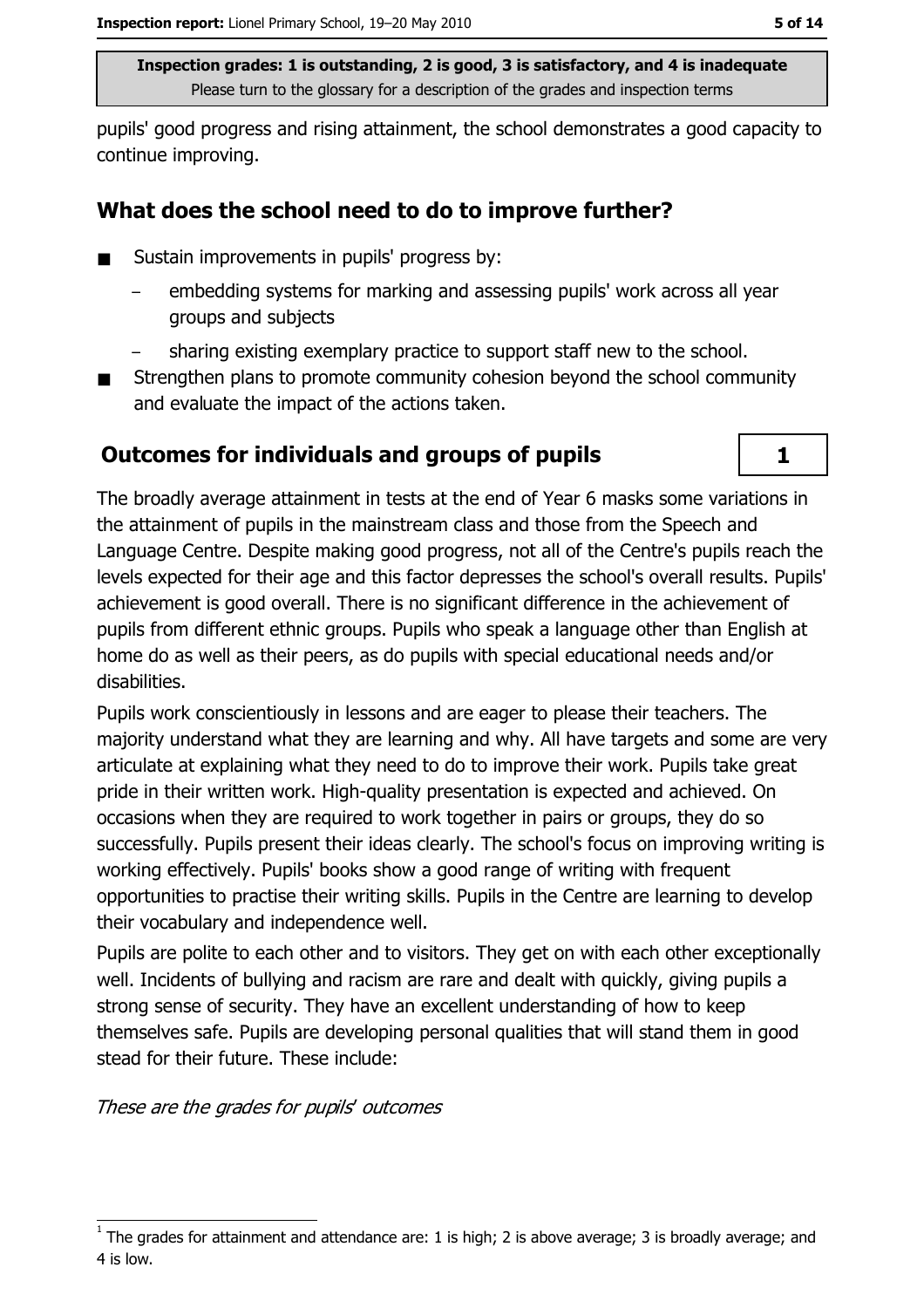| Pupils' achievement and the extent to which they enjoy their learning                                                     | $\overline{\mathbf{2}}$ |
|---------------------------------------------------------------------------------------------------------------------------|-------------------------|
| Taking into account:<br>Pupils' attainment <sup>1</sup>                                                                   | 3                       |
| The quality of pupils' learning and their progress                                                                        | $\overline{2}$          |
| The quality of learning for pupils with special educational needs and/or<br>disabilities and their progress               | $\overline{2}$          |
| The extent to which pupils feel safe                                                                                      | 1                       |
| <b>Pupils' behaviour</b>                                                                                                  | 1                       |
| The extent to which pupils adopt healthy lifestyles                                                                       | 1                       |
| The extent to which pupils contribute to the school and wider community                                                   | $\overline{\mathbf{2}}$ |
| The extent to which pupils develop workplace and other skills that will<br>contribute to their future economic well-being | $\overline{\mathbf{2}}$ |
| Taking into account:<br>Pupils' attendance <sup>1</sup>                                                                   | 3                       |
| The extent of pupils' spiritual, moral, social and cultural development                                                   | 1                       |

#### How effective is the provision?

Teachers plan a good range of activities that make useful links between subjects, stimulate pupils' learning and capitalise on their positive attitudes. The broad range of experiences includes many clubs and regular visits to places of interest that add much to pupils' personal development. Pupils report that learning is fun. Many lessons have the following good features: clear planning shows what pupils are expected to learn; lessons are well organised and pupils well managed; strong relationships give pupils confidence to have a go; the use of success criteria ensure that pupils know when they have achieved what was expected; and regular opportunities for pupils to learn from each other by discussing their work together

Much of the teaching seen during the inspection was good. Where it was satisfactory rather than good, there was a lack of pace and/or challenge. At times, teaching in the Speech and Language Centre did not focus strongly enough on developing pupils' vocabulary. Generally, activities are varied successfully to meet the needs of the different abilities within each class. Expectations of pupils' work and its presentation are consistently high. Teaching assistants are deployed effectively to support individuals or groups of pupils who need help to stay on task. They are clear what is expected of the pupils they work with and this enables them to extend pupils' learning. The marking of pupils' writing is generally good. Some is exemplary; it gives pupils clear guidance on what to improve as well as the opportunity in lessons to follow up on the comments. Marking in other subjects such as mathematics and science acknowledges pupils' good work but is not consistently used extend their thinking.

Strong relationships between staff and pupils underpin a positive ethos of care.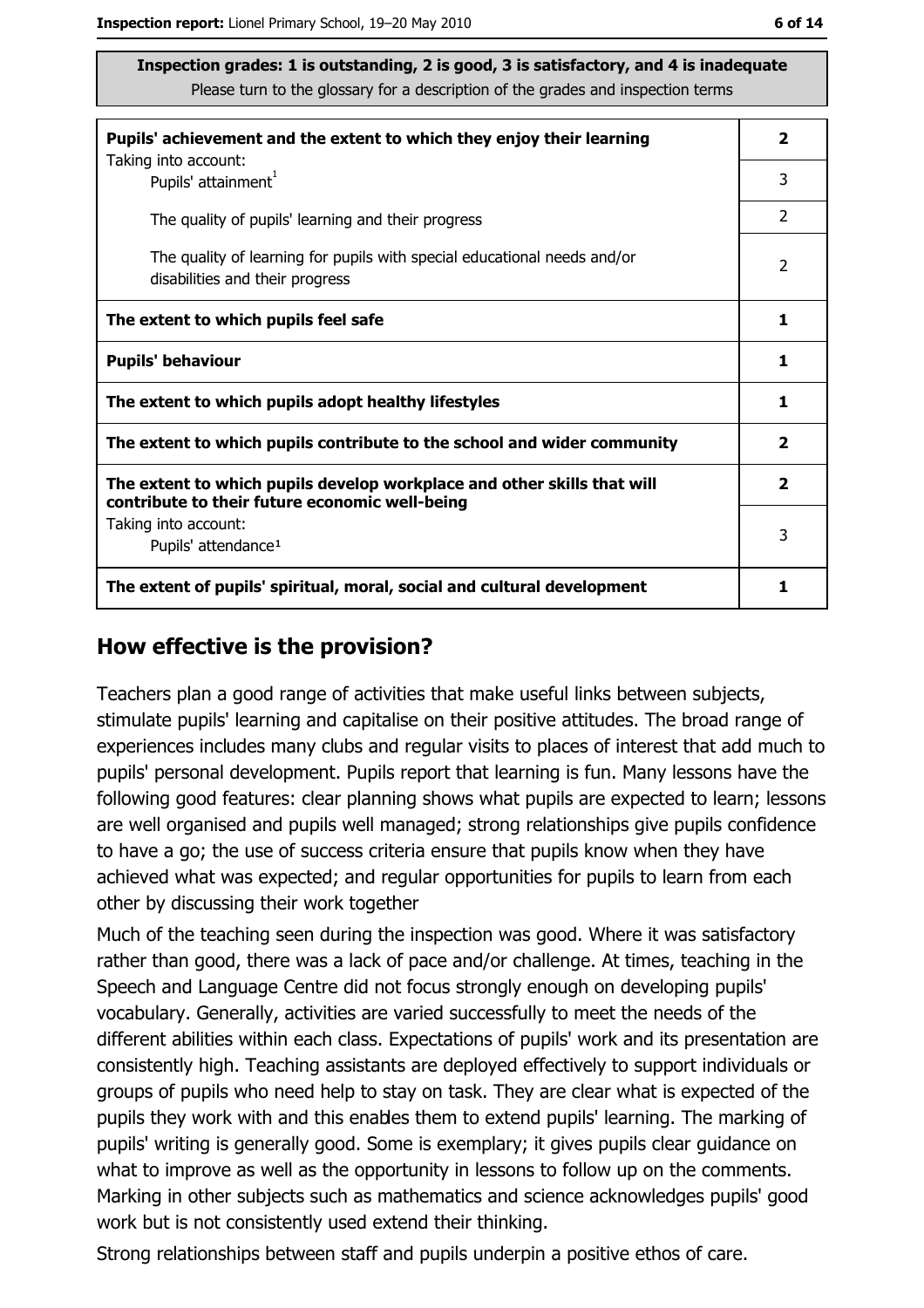Thorough systems for assessing pupils' attainment and tracking their progress means that new staff can quickly get to grips with meeting the pupils' needs. Such information also supports smooth transition from year to year and ensures that staff identify promptly where individuals and groups of pupils may need more support or challenge. The school has had much success with  $\Box$  catch-up' programmes that have been targeted carefully to pupils' needs. Strong links with external agencies enable the school to provide appropriate levels of support for pupils with specific learning needs, including those in the Speech and Language Centre, and those whose learning is affected by their social and emotional needs. The school works hard to improve attendance and few pupils are persistently absent. Despite the school's best efforts, attendance figures are depressed by term-time holidays

These are the grades for the quality of provision

| The quality of teaching                                                                                    |  |
|------------------------------------------------------------------------------------------------------------|--|
| Taking into account:<br>The use of assessment to support learning                                          |  |
| The extent to which the curriculum meets pupils' needs, including, where<br>relevant, through partnerships |  |
| The effectiveness of care, guidance and support                                                            |  |

## How effective are leadership and management?

The headteacher sets high expectations of the whole school community. Her strong and determined leadership has ensured that the positive ethos and good achievement noted at the last inspection have been sustained despite changes of staff, including at senior level. Her leadership is regarded highly by staff. Morale is high and there is a strong and shared focus on raising standards. Termly meetings about pupils' progress are raising expectations and making staff accountable for pupils' achievement. For example, the current focus on improving pupils' progress in writing is being tackled in a systematic way through a combination of challenge and support. Staff feel well supported in their personal and professional development. The leadership roles of staff are developing well as they are increasingly involved in carrying out a range of monitoring activities.

The school's strong commitment to promoting equality of opportunity can be seen in the recently reviewed policies and detailed action plans. The newly established equalities working party of staff and governors has a clear brief for future monitoring. Performance data are checked carefully to identify any differences in the achievement of groups of pupils. Staff are alert to any potential barriers to pupils' participation in activities. The impact of this work can be seen in the positive outcomes for all pupils. The effectiveness of the school's safeguarding procedures is evident in the extent to which pupils feel safe in school and in the confidence of parents in the school's care and support. Procedures for checking staff are thorough and all statutory policies are in place. Staff are trained regularly in child protection. Governors' and leaders' commitment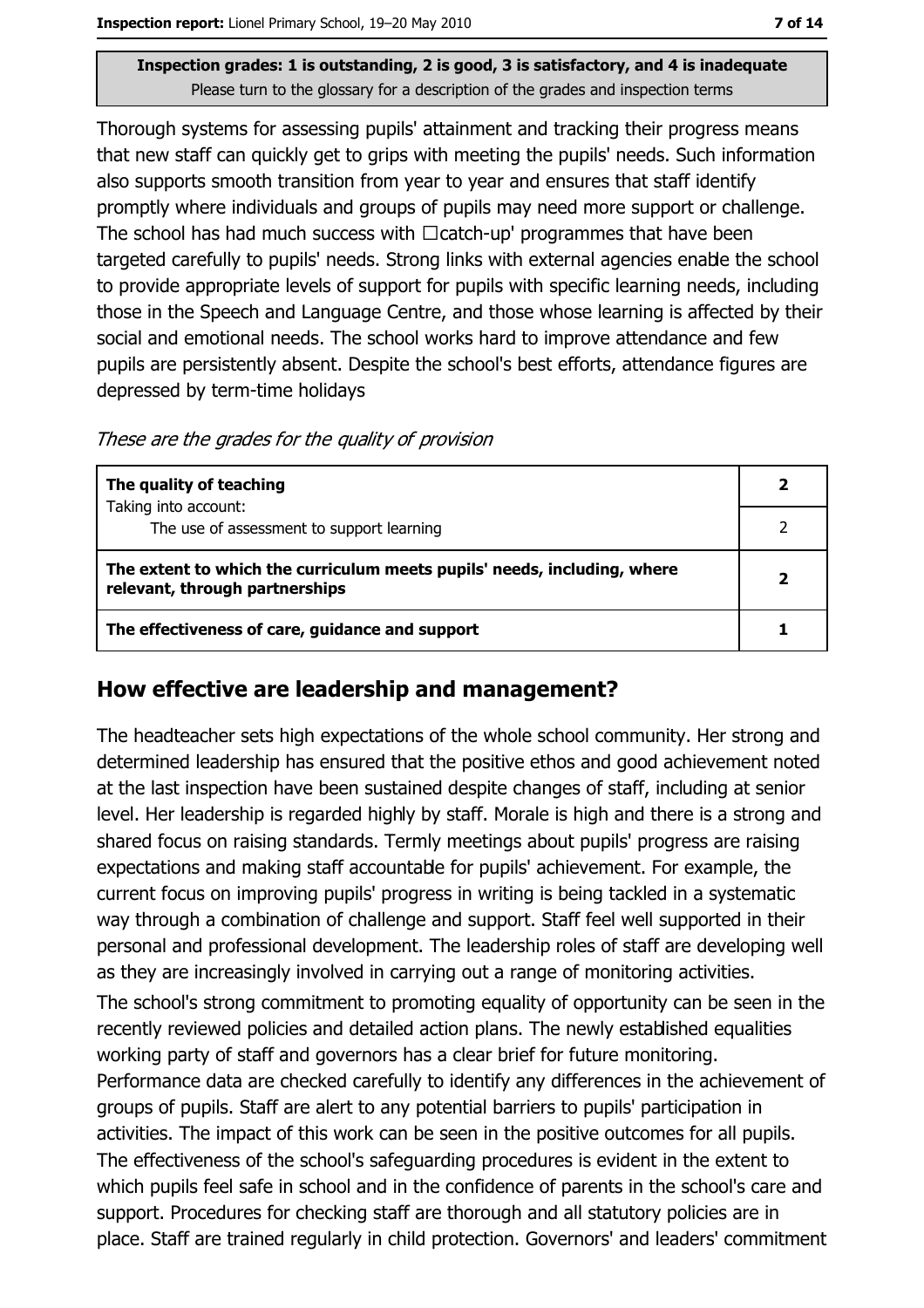to community cohesion is evident in the strong community ethos that permeates the school community. Plans to extend links beyond the school and immediate community are appropriate but yet to be evaluated.

Parents are actively welcomed into the school to be involved in events and activities. Their views are sought regularly and acted on as part of the school's self-evaluation. Parents are kept well informed about general matters and about their own child's learning and development.

These are the grades for leadership and management

| The effectiveness of leadership and management in embedding ambition and<br>driving improvement                                                                     | 2                       |
|---------------------------------------------------------------------------------------------------------------------------------------------------------------------|-------------------------|
| Taking into account:<br>The leadership and management of teaching and learning                                                                                      | 2                       |
| The effectiveness of the governing body in challenging and supporting the<br>school so that weaknesses are tackled decisively and statutory responsibilities<br>met | $\overline{\mathbf{2}}$ |
| The effectiveness of the school's engagement with parents and carers                                                                                                | $\mathbf{2}$            |
| The effectiveness of partnerships in promoting learning and well-being                                                                                              | $\overline{\mathbf{2}}$ |
| The effectiveness with which the school promotes equality of opportunity and<br>tackles discrimination                                                              | 1                       |
| The effectiveness of safeguarding procedures                                                                                                                        | $\overline{\mathbf{2}}$ |
| The effectiveness with which the school promotes community cohesion                                                                                                 | 3                       |
| The effectiveness with which the school deploys resources to achieve<br>value for money                                                                             | 2                       |

## **Early Years Foundation Stage**

The two managers work together closely to ensure that the overlap between care and education is seamless. Consistent approaches to assessing and recording children's learning ensure continuity as children transfer from  $cr\Box$ che to playgroup and on to Nursery and Reception. Adults use assessment information well to plan activities, although occasionally some of those in the playgroup are insufficiently open-ended to offer challenge to those capable of doing more. Generally, adults modify activities according to their knowledge of the children. A high level of care for the babies and toddlers ensures they are content. For example, one girl at the  $cr\Box$ che for the first time was completely  $\Box$  at home' in the safe environment. The small outdoor space for the  $cr\Box$ che is offset by regular shared use of the playgroup's outdoor area, thus offering opportunities for children to socialise. Careful thought is given to sleeping and feeding routines to reinforce patterns established at home. The childcare provision meets the requirements for registration.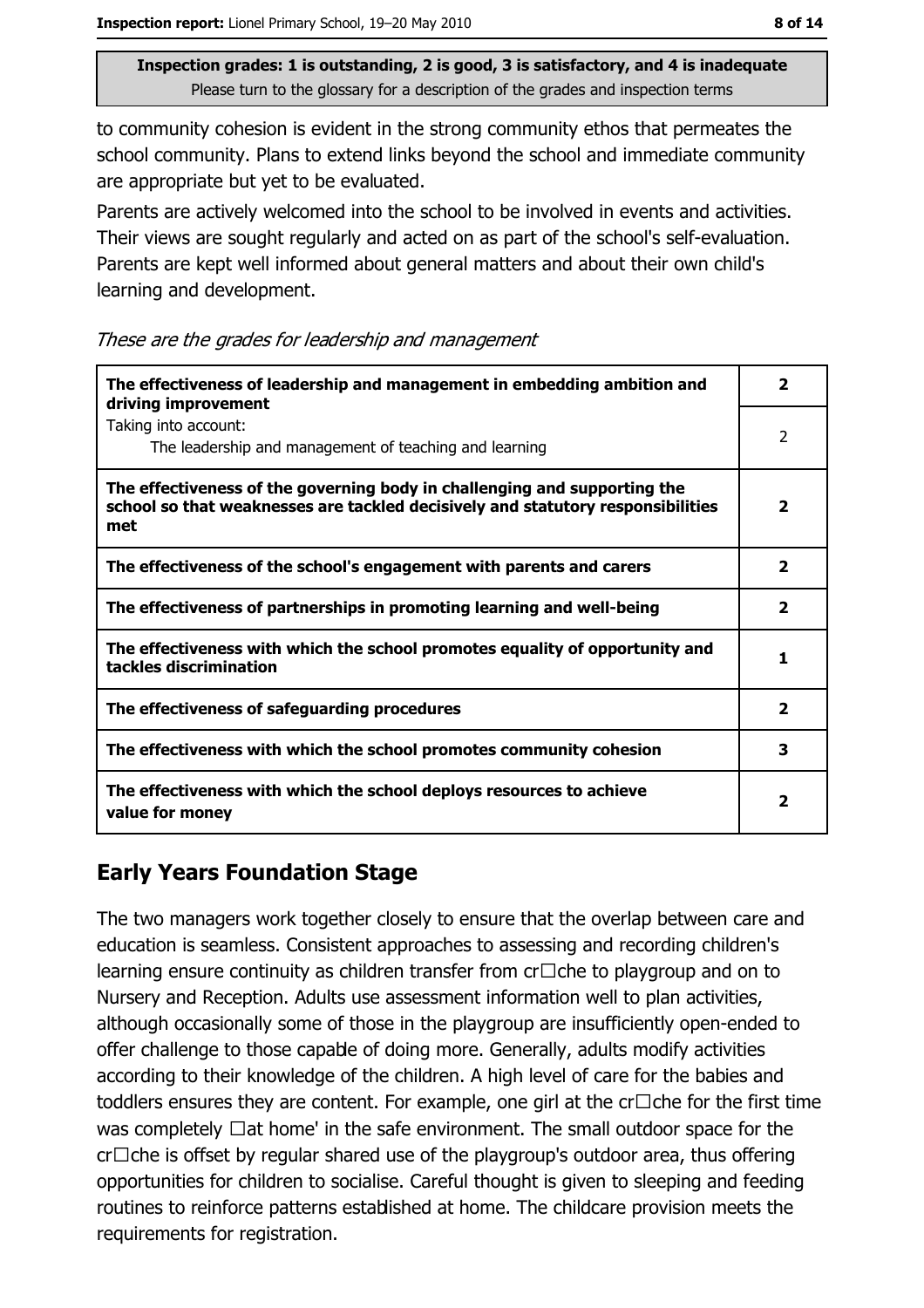Nursery and playgroup staff plan activities together so that those children who attend both receive continuity in their learning. The present focus on  $\Box$ minibeasts' saw children enjoying finding and observing small creatures in the garden. Staff ensure that every opportunity is taken to develop children's vocabulary and speaking skills at group times and as they work alongside them in their chosen activity. Children develop independence through choosing from a good range of activities, including plenty of incidental opportunities for developing early mathematical understanding. In Reception classes the strong focus on learning letters and sounds is raising standards of reading and writing, with some children able to read and write beyond the expectations for their age. The size of the Reception outdoor space places some limitations on children's ability to move freely from indoors to outdoors. Nonetheless, opportunities are managed well by staff to ensure a good range of  $\Box$ challenges', much enjoyed by the children, that encourage them to explore the world around them. High expectations are matched by a strong ethos of praise for children's achievement, thus raising their self-esteem. Children make good progress in each of the settings. They are enthusiastic and well motivated by the good quality of the opportunities provided, thus setting the basis for future positive attitudes to learning.

| These are the grades for the Early Years Foundation Stage |  |
|-----------------------------------------------------------|--|
|-----------------------------------------------------------|--|

| <b>Overall effectiveness of the Early Years Foundation Stage</b>                             | 2             |
|----------------------------------------------------------------------------------------------|---------------|
| Taking into account:                                                                         |               |
| Outcomes for children in the Early Years Foundation Stage                                    |               |
| The quality of provision in the Early Years Foundation Stage                                 |               |
| The effectiveness of leadership and management of the Early Years<br><b>Foundation Stage</b> | $\mathcal{P}$ |

## **Views of parents and carers**

Only a small number of negative responses were received in response to the inspection questionnaire. These were individual in nature and did not form any kind of pattern. The overwhelming majority of parents expressed a high level of satisfaction with all aspects of the school's provision. Many individual comments praised the work of staff, particularly the headteacher, and recognised the school's outstanding levels of care and strong relationships.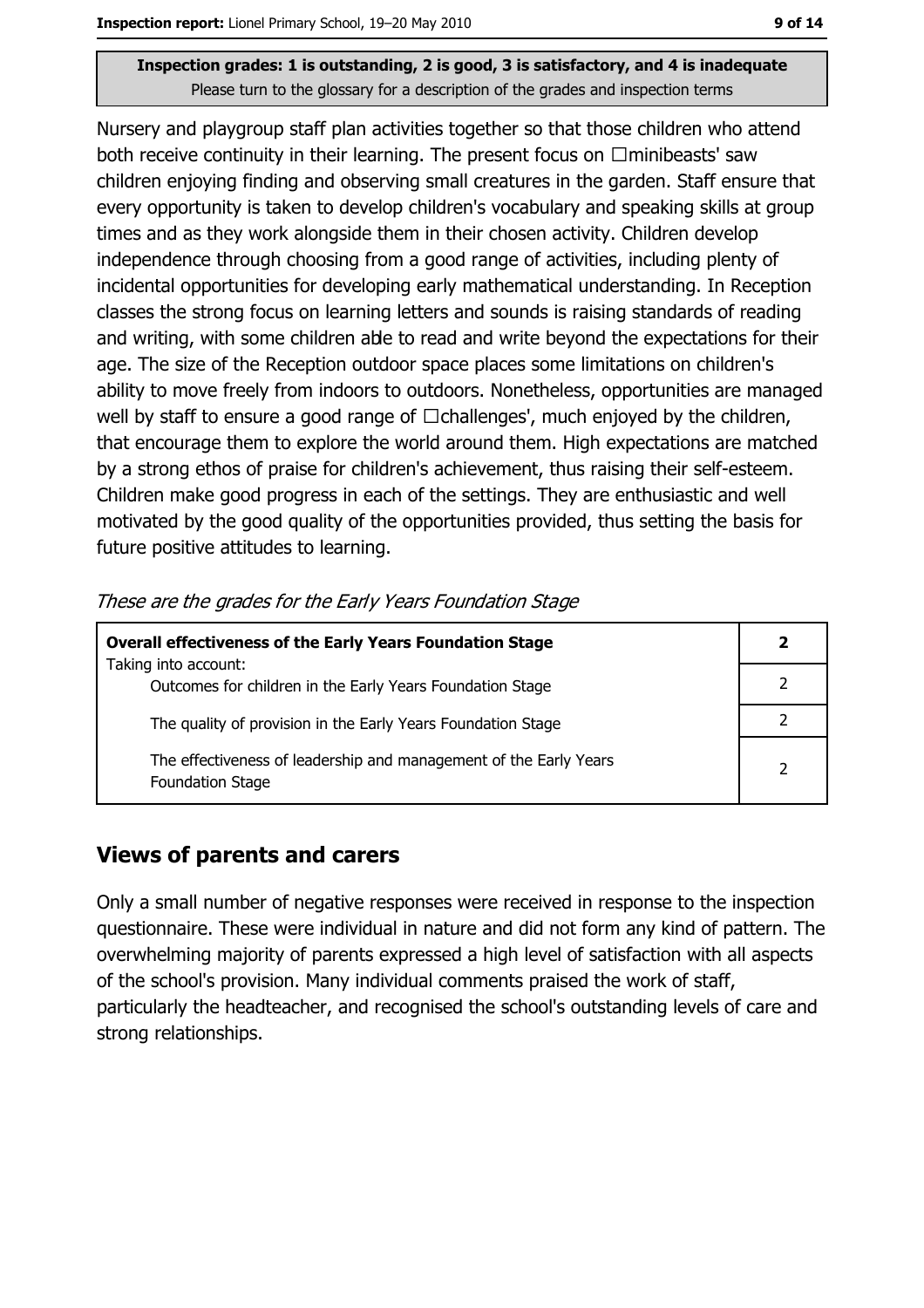#### Responses from parents and carers to Ofsted's questionnaire

Ofsted invited all the registered parents and carers of pupils registered at Lionel Primary School to complete a questionnaire about their views of the school.

In the questionnaire, parents and carers were asked to record how strongly they agreed with 13 statements about the school.

The inspection team received 94 completed questionnaires by the end of the on-site inspection. In total, there are 301 pupils registered at the school.

| <b>Statements</b>                                                                                                                                                                                                                                       | <b>Strongly</b><br><b>Agree</b> |               | <b>Agree</b> |               | <b>Disagree</b> |                | <b>Strongly</b><br>disagree |               |
|---------------------------------------------------------------------------------------------------------------------------------------------------------------------------------------------------------------------------------------------------------|---------------------------------|---------------|--------------|---------------|-----------------|----------------|-----------------------------|---------------|
|                                                                                                                                                                                                                                                         | <b>Total</b>                    | $\frac{1}{2}$ | <b>Total</b> | $\frac{1}{2}$ | <b>Total</b>    | $\frac{0}{0}$  | <b>Total</b>                | $\frac{1}{2}$ |
| My child enjoys school                                                                                                                                                                                                                                  | 66                              | 70            | 25           | 27            | 2               | $\overline{2}$ | $\Omega$                    | 0             |
| The school keeps my child<br>safe                                                                                                                                                                                                                       | 66                              | 70            | 25           | 27            | $\overline{2}$  | $\overline{2}$ | 0                           | 0             |
| The school informs me<br>about my child's progress                                                                                                                                                                                                      | 54                              | 57            | 34           | 36            | 5               | 5              | $\mathbf{0}$                | 0             |
| My child is making enough<br>progress at this school                                                                                                                                                                                                    | 55                              | 59            | 32           | 34            | $\overline{4}$  | 4              | 0                           | 0             |
| The teaching is good at this<br>school                                                                                                                                                                                                                  | 65                              | 69            | 27           | 29            | $\mathbf{1}$    | $\mathbf{1}$   | 0                           | 0             |
| The school helps me to<br>support my child's learning                                                                                                                                                                                                   | 58                              | 62            | 33           | 35            | $\overline{2}$  | $\overline{2}$ | 0                           | 0             |
| The school helps my child to<br>have a healthy lifestyle                                                                                                                                                                                                | 50                              | 53            | 40           | 43            | 3               | 3              | 0                           | 0             |
| The school makes sure that<br>my child is well prepared for<br>the future (for example<br>changing year group,<br>changing school, and for<br>children who are finishing<br>school, entering further or<br>higher education, or<br>entering employment) | 42                              | 45            | 43           | 46            | $\mathbf{1}$    | $\mathbf{1}$   | $\mathbf 0$                 | 0             |
| The school meets my child's<br>particular needs                                                                                                                                                                                                         | 51                              | 54            | 37           | 39            | 4               | 4              | 0                           | 0             |
| The school deals effectively<br>with unacceptable behaviour                                                                                                                                                                                             | 54                              | 57            | 36           | 38            | $\overline{2}$  | $\overline{2}$ | 0                           | 0             |
| The school takes account of<br>my suggestions and<br>concerns                                                                                                                                                                                           | 46                              | 49            | 38           | 40            | 5               | 5              | 0                           | 0             |
| The school is led and<br>managed effectively                                                                                                                                                                                                            | 57                              | 61            | 34           | 36            | $\mathbf 0$     | 0              | 0                           | $\mathbf 0$   |
| Overall, I am happy with my<br>child's experience at this<br>school                                                                                                                                                                                     | 66                              | 70            | 25           | 27            | $\overline{2}$  | $\overline{2}$ | $\mathbf 0$                 | 0             |

The table above summarises the responses that parents and carers made to each statement. The percentages indicate the proportion of parents and carers giving that response out of the total number of completed questionnaires. Where one or more parents and carers chose not to answer a particular question, the percentages will not add up to 100%.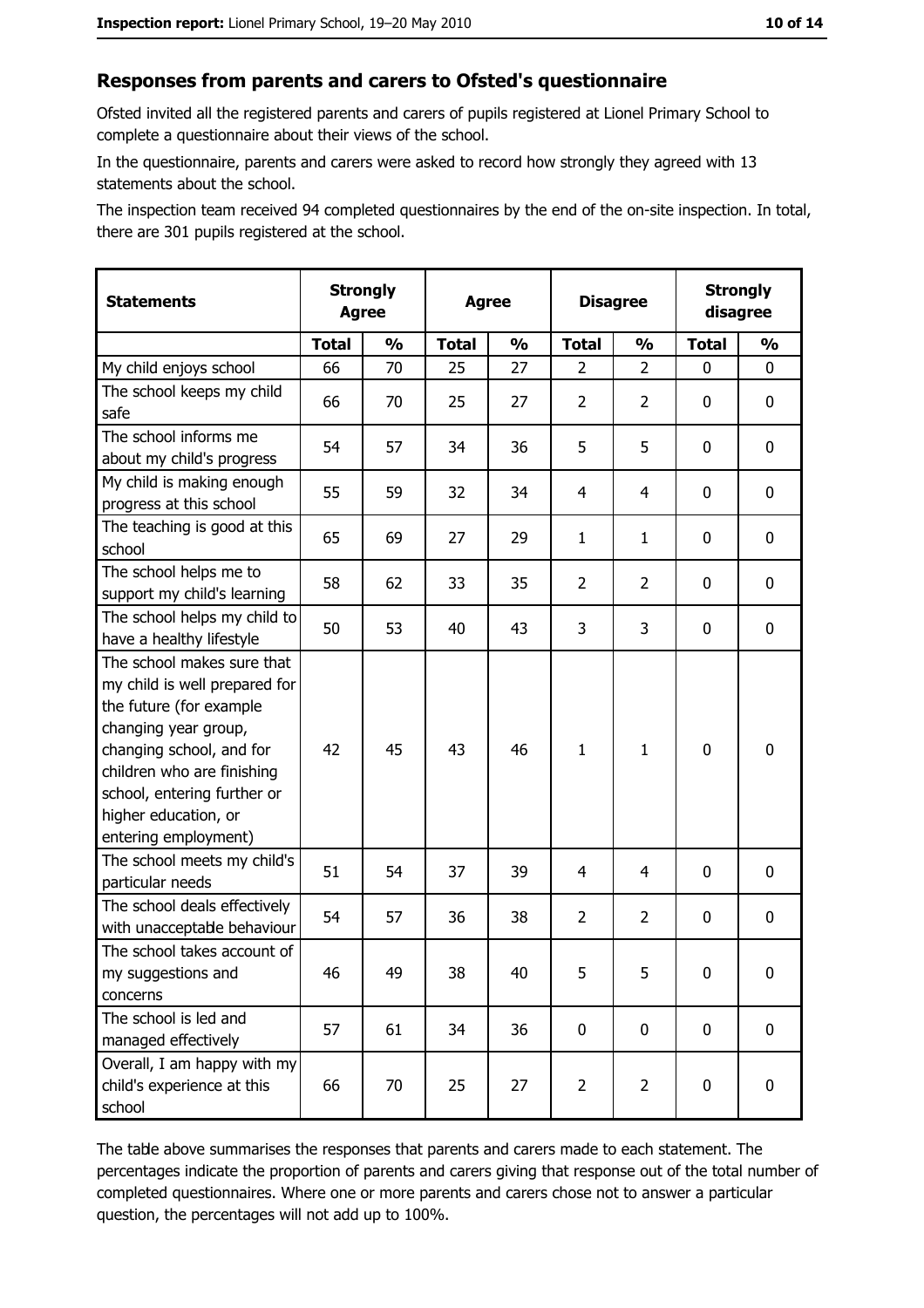## Glossary

| <b>Grade</b> | <b>Judgement</b> | <b>Description</b>                                                                                                                                                                                                               |
|--------------|------------------|----------------------------------------------------------------------------------------------------------------------------------------------------------------------------------------------------------------------------------|
| Grade 1      | Outstanding      | These features are highly effective. An oustanding<br>school provides exceptionally well for its pupils' needs.                                                                                                                  |
| Grade 2      | Good             | These are very positive features of a school. A school<br>that is good is serving its pupils well.                                                                                                                               |
| Grade 3      | Satisfactory     | These features are of reasonable quality. A satisfactory<br>school is providing adequately for its pupils.                                                                                                                       |
| Grade 4      | Inadequate       | These features are not of an acceptable standard. An<br>inadequate school needs to make significant<br>improvement in order to meet the needs of its pupils.<br>Ofsted inspectors will make further visits until it<br>improves. |

## What inspection judgements mean

## **Overall effectiveness of schools**

|                       | Overall effectiveness judgement (percentage of<br>schools) |      |                     |                   |
|-----------------------|------------------------------------------------------------|------|---------------------|-------------------|
| <b>Type of school</b> | <b>Outstanding</b>                                         | Good | <b>Satisfactory</b> | <b>Inadequate</b> |
| Nursery schools       | 51                                                         | 45   | 0                   | 4                 |
| Primary schools       | 6                                                          | 41   | 42                  | 10                |
| Secondary schools     | 8                                                          | 34   | 44                  | 14                |
| Sixth forms           | 10                                                         | 37   | 50                  | 3                 |
| Special schools       | 32                                                         | 38   | 25                  | 5                 |
| Pupil referral units  | 12                                                         | 43   | 31                  | 14                |
| All schools           | 9                                                          | 40   | 40                  | 10                |

New school inspection arrangements were introduced on 1 September 2009. This means that inspectors now make some additional judgements that were not made previously.

The data in the table above is for the period 1 September to 31 December 2009 and is the most recently published data available (see www.ofsted.gov.uk). Please note that the sample of schools inspected during the autumn term 2009 was not representative of all schools nationally, as weaker schools are inspected more frequently than good or outstanding schools.

Percentages are rounded and do not always add exactly to 100. Secondary school figures include those that have sixth forms, and sixth form figures include only the data specifically for sixth form inspection judgements.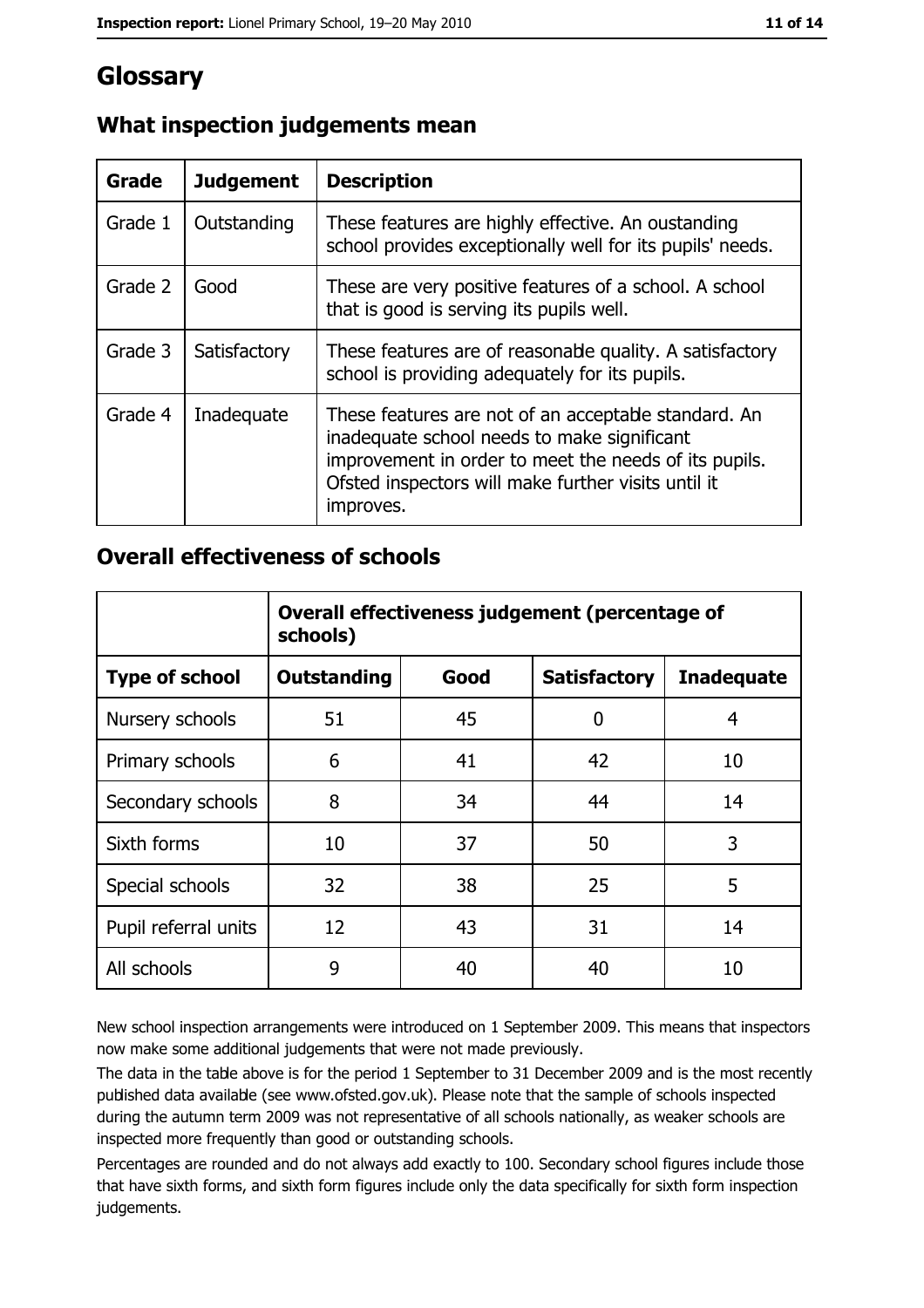# **Common terminology used by inspectors**

| Achievement:                  | the progress and success of a pupil in<br>their learning, development or training.                                                                                                                                                                                                                           |
|-------------------------------|--------------------------------------------------------------------------------------------------------------------------------------------------------------------------------------------------------------------------------------------------------------------------------------------------------------|
| Attainment:                   | the standard of the pupils' work shown by<br>test and examination results and in<br>lessons.                                                                                                                                                                                                                 |
| Capacity to improve:          | the proven ability of the school to<br>continue improving. Inspectors base this<br>judgement on what the school has<br>accomplished so far and on the quality of<br>its systems to maintain improvement.                                                                                                     |
| Leadership and management:    | the contribution of all the staff with<br>responsibilities, not just the headteacher,<br>to identifying priorities, directing and<br>motivating staff and running the school.                                                                                                                                |
| Learning:                     | how well pupils acquire knowledge,<br>develop their understanding, learn and<br>practise skills and are developing their<br>competence as learners.                                                                                                                                                          |
| <b>Overall effectiveness:</b> | inspectors form a judgement on a school's<br>overall effectiveness based on the findings<br>from their inspection of the school. The<br>following judgements, in particular,<br>influence what the overall effectiveness<br>judgement will be.                                                               |
|                               | The school's capacity for sustained<br>improvement.<br>Outcomes for individuals and groups<br>of pupils.<br>The quality of teaching.<br>The extent to which the curriculum<br>meets pupil's needs, including where<br>relevant, through partnerships.<br>The effectiveness of care, guidance<br>and support. |
| Progress:                     | the rate at which pupils are learning in<br>lessons and over longer periods of time. It<br>is often measured by comparing the<br>pupils' attainment at the end of a key<br>stage with their attainment when they<br>started.                                                                                 |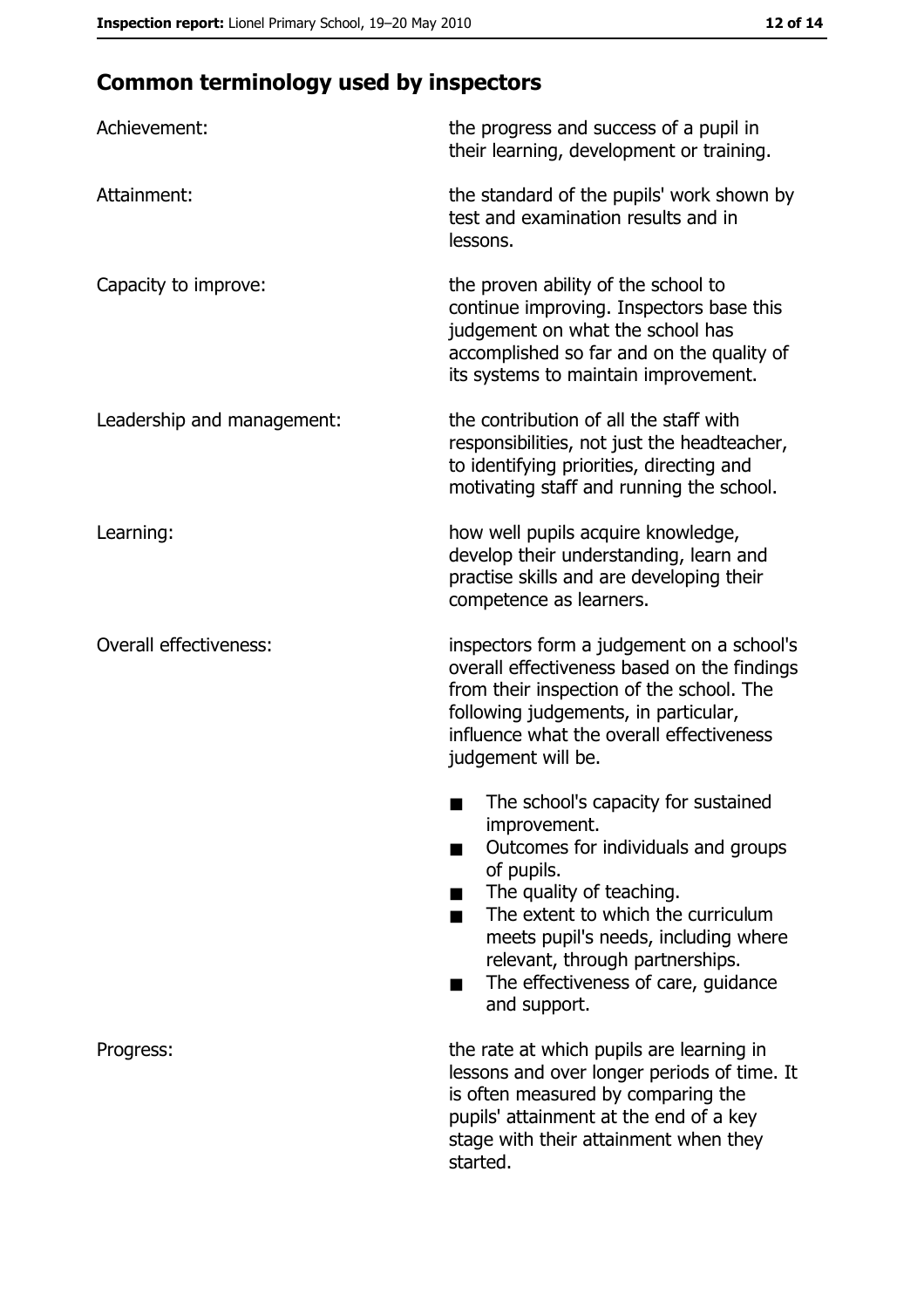This letter is provided for the school, parents and carers to share with their children. It describes Ofsted's main findings from the inspection of their school.



21 May 2010

Dear Pupils

Inspection of Lionel Primary School, Brentford, TW8 9QT

My colleagues and I enjoyed meeting you when we came to inspect your school. Thank you for making us so welcome. It was good to hear your views about the school and to know how much you enjoy being there. We think Lionel Primary is a good school.

Most of you are making good progress and beginning to reach good levels in your work. Some of you are very good at explaining what you need to do to improve. You work hard in lessons and you take pride in how you present your work. The school has had a focus on improving your writing which is working well. We have asked teachers to mark some of your other work as well as they mark your writing to help you to know what to improve in other subjects.

You behave exceptionally well so that there are few incidents of bad behaviour. You told us that staff look after you very well and that helps you feel safe. You take your responsibilities to the school and to others very seriously, for example in your roles as prefects, school councillors and sports leaders. You think of others through your fund-raising activities. You all get on very well together in school. You understand and respect each other's differences. We have asked the school to extend this further with more opportunities for links with national and global communities.

We wish you all the best in the future. Keep working hard.

Yours sincerely

Jane Wotherspoon

Her Majesty's Inspector